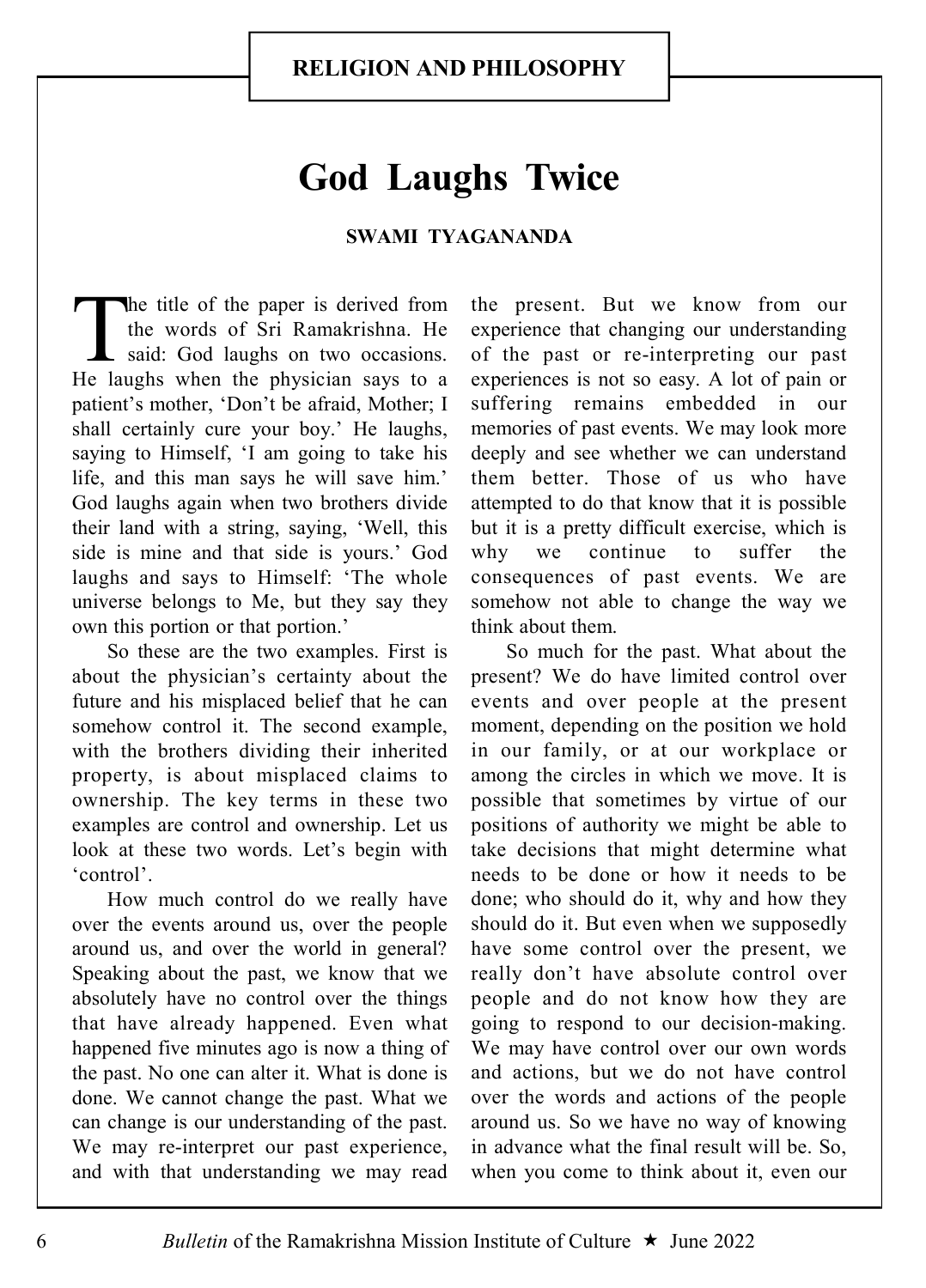ability to control our present events is quite limited. At times, we expect one kind of result and things do not happen the way we want. That is because the world in which we live in is such a complex place that if one wheel can be controlled in this complex machinery, the rest must be left alone. Keeping all this in view, we realize that even powerful men have a very limited control over people and events. No single human being, no matter what position he or she is holding, is as powerful as we think. And whatever limited power they hold is constricted by various other factors.

Sri Ramakrishna's story of the physician deals with that. Now, by this I am not suggesting that there is no value in the physician's assurances. A doctor might go to the extent of telling the family that, yes, the patient is going to be okay. I would say, that's fine, provided the physician or whosoever says it, knows deep down that he is doing everything to bring hope in the mind of the patient's family but he is not God. That is why it is said, I treat, God cures. The doctor may put whatever knowledge he possesses to the best possible use. But the outcome of it is ultimately in God's hands. So it all boils down to this. We have no control either on our past or on our future. We have a very limited control over the present. And that is why Sri Ramakrishna said that God laughs when we fool ourselves into imagining that we can control the world around us.

It is not that we don't have any control at all. The only thing that we can really control is our own selves, our actions and our reactions. Not that we always succeed in doing it. But everyone of us has the power to control our actions and our reactions. Hence, the emphasis in Vedanta on self-control, not so much on controlling things and people and events, and anything outside of us, but controlling our own selves. Two words are often used—shama and dama. Dama in Sanskrit means controlling our senses and shama means controlling the mind. What does this act of controlling mean? The senses and the mind are instruments in my hand, and if I use them well, I can do wonderful things—to myself and to the world. But if these instruments start doing things on their own, then I am in trouble. My favourite example is that of a car. When we drive a car we know that the car will do what it is supposed to do. If I apply brakes the car will stop. If I turn the wheel to the right the car has to turn to the right. Now if the car develops a mind of its own, we are in deep trouble. About the car we understand this perfectly. Not just an auto accident but a much greater disaster can occur when the mind and the senses become autonomous. Much pain and suffering happen, in spite of ourselves, due to actions initiated by our senses. These are instruments and they should have been in our control. If they were completely under our control we could have done amazing things. The reason we are not able to do is that we don't control them. So control is the keyword. Do we have the ability to control? Yes! Are we using that ability? Probably not enough. So the emphasis on Vedantic study and practice is on controlling ourselves.

Difficult as this practice of self-control is, it becomes easier and can be accomplished through God's grace. It is God's grace that helps us to control ourselves. But that does not mean that we can afford to sit idle. I like the analogy that Sri Ramakrishna gave. He said, when a little baby tries to learn to walk, the mother stands near by, encouraging it: Okay, get up and you can do it. If the baby tries to walk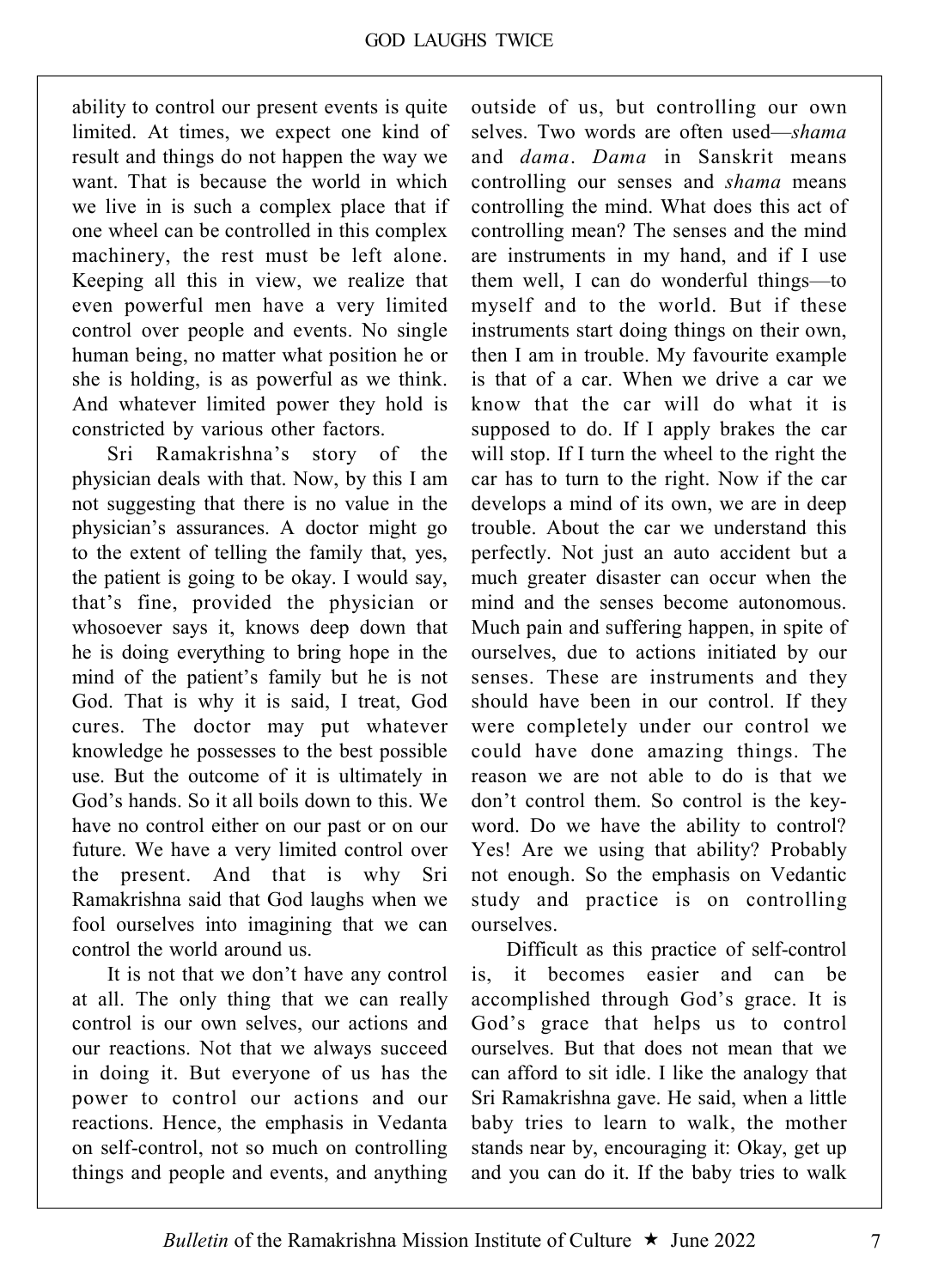and is about to fall, the mother will immediately hold its hands. But the mother will allow the baby to make an effort on its own.

I like this analogy because it reconciles the twin roles of self-effort and grace in our lives. God as Mother, or Father is always standing near by. When we make sincere self-effort in our lives, and do not give up, even if we fail, we suddenly see a breakthrough. Most people see this breakthrough as a stroke of luck. But a devotee sees it differently. He sees it as coming through God's grace. No matter how you interpret, we know, through the direct experience of countless people for centuries, that those who are sincere in their struggle achieve the strength at some point. Once we are able to accomplish that kind of self-control, more than half the battle is won. Ultimately, this self-conquest leads us to that highest fulfilment. And, interestingly, those who have been able to control themselves acquire a much greater ability to control the people and events around them. This is the first message. When God sees, according to Sri Ramakrishna's story, that we are trying in vain to control the external world, He laughs. But He will not simply laugh and go away. God is our Father and mother. He will laugh a sad laugh and wonder when His child will understand!

The second example that Sri Ramakrishna gave deals with ownership, the example of two brother dividing a piece of land between themselves. Here is a question the Vedanta students should ask themselves: What do I really own? What is really ours in this world?

When I joined the monastery, I just came with the clothes that I was wearing and did not bring anything at all. Four years later when I had to go to the monastic

training college at Belur Math, my room was full of books and clothes. I was in a fix because I would have to be away for two years. I had to bundle up everything, as there was no guarantee that after two years we would be coming back to the same monastery. So, apparently, we had to take whatever was ours and go. I spoke to a senior monk there and he assured: 'Don't worry. None of these things are yours.' You might feel that this is right for the monks to think that way. But this is true of all of us, no matter where we are. When we are born we don't even come with clothes. We just come with the body and the mind. And when we go we don't even carry the body. The body is left behind. We just go with the mind. Life is only an interim period between birth and death, during which we acquire not just material possessions, but also people, parents, brothers, sisters, children, and so on. A lot of things gather around us which we identify ourselves with in our minds.

In *Manusmriti* there is one verse which says—the only friend that follows people beyond death is karma, for everything else is lost at the time the body perishes. Karma means actions, both physical and mental. Mental actions are our thoughts. All actions, physical and mental, have consequences, good and bad. Good actions done selflessly purify our minds. All actions leave their impressions on the mind. And my karma which has not yet yielded some result in this birth will yield the results in some other place—heaven or hell, or in some other future birth. So that's the first thing to remember about ownership. We don't really own anything, including our bodies. Even what we imagine to be ours are not fully under our control. Hence the question asked in the Ishopanishad— Kasya svid dhanam—to whom does the